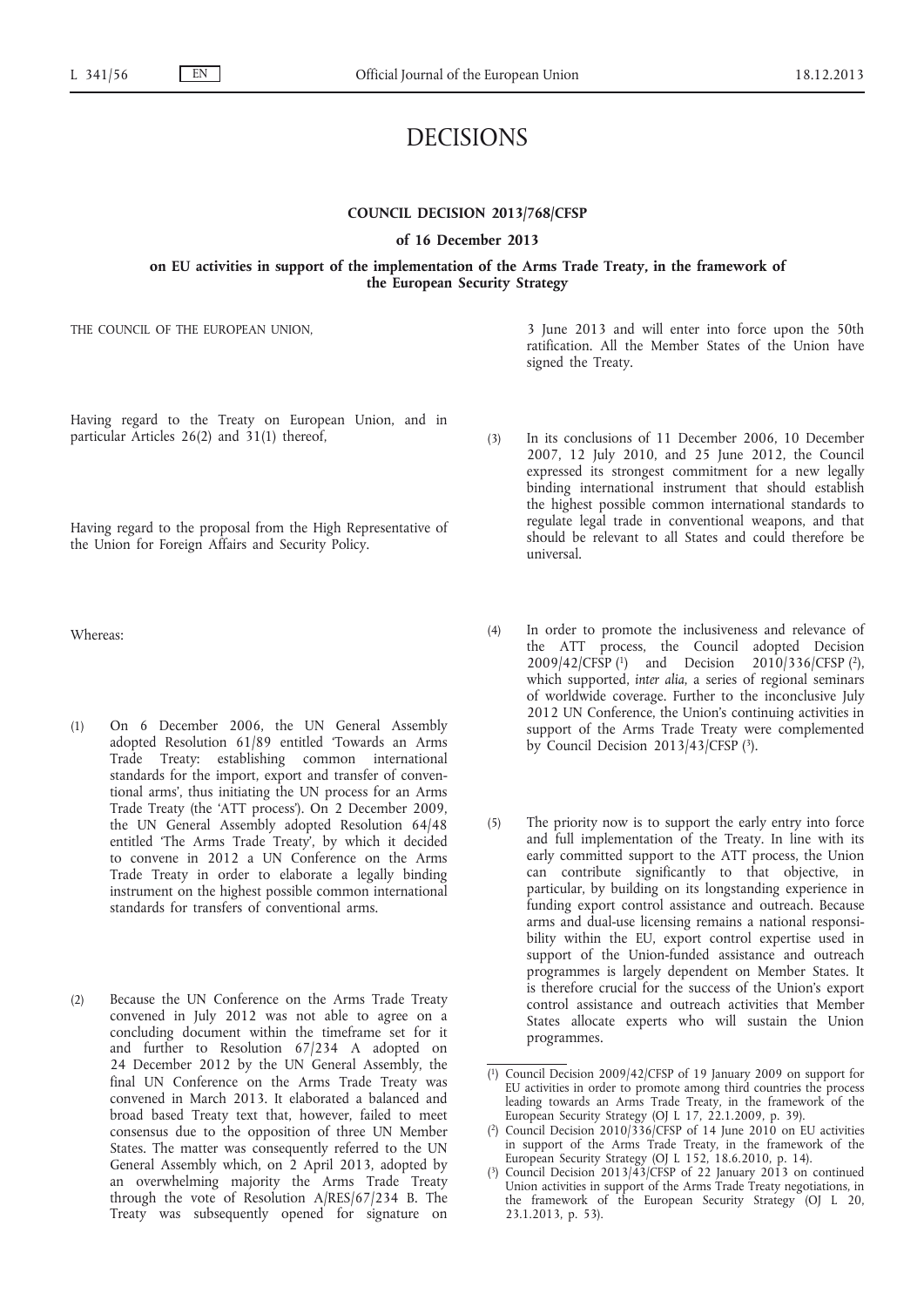- (6) In the area of arms export control, Union assistance and outreach activities have been carried out under Council Joint Action 2008/230/CFSP <sup>(1</sup>) and Council Decisions 2009/1012/CFSP <sup>(2</sup>) and 2012/711/CFSP <sup>(3</sup>). The 2009/1012/CFSP (2) and 2012/711/CFSP (3). The activities undertaken have addressed a number of third countries in the close neighbourhood of the Union with a view to strengthening their arms export control systems and achieving greater responsibility and transparency.
- (8) In addition to the specific assistance in arms export control, controls developed for the implementation of UNCSR 1540 (2004) and under the Union dual-use export control assistance programmes contribute to the overall capacity to effectively implement the Arms Trade Treaty since, in many instances, the laws, administrative procedures and agencies in charge of dual-use export control overlap with those in charge of conventional arms export control. Assistance provided in the area of dual-use goods therefore supports arms export control capacities. It is thus crucial to ensure close coordination between activities carried out in dual-use goods export controls and activities supporting the implementation of the Arms Trade Treaty.
- (7) The Union is also a longstanding provider of export control assistance in dual-use goods under Regulation (EC) No 1717/2006 (4), which established an Instrument for Stability that provides for assistance in the development of the legal framework and institutional capacities for the establishment and enforcement of effective export controls on dual-use goods, including regional cooperation measures. On 28 April 2004, the United Nations Security Council adopted Resolution 1540 (2004) ('UNSCR 1540 (2004)'), which mandates effective transfer controls over goods related to weapons of mass destruction. The Union has supported the implementation of UNSCR 1540 (2004), in particular through Council Joint Action 2006/419/CFSP (5), Council Joint Action 2008/368/CFSP (6) and Council Decision  $2013/391/CFSP$  (7) and, with regard to the export control dimension of UNSCR 1540 (2004), through its dual-use export control assistance programmes.

- ( 2) Council Decision 2009/1012/CFSP of 22 December 2009 on support for EU activities in order to promote the control of arms exports and the principles and criteria of Common Position 2008/944/CFSP among third countries (OJ L 348, 29.12.2009, p. 16).
- ( 3) Council Decision 2012/711/CFSP of 19 November 2012 on support for Union activities in order to promote, among third countries, the control of arms exports and the principles and criteria of Common Position 2008/944/CFSP (OJ L 321, 20.11.2012, p. 62).
- ( 4) Regulation (EC) No 1717/2006 of the European Parliament and of the Council of 15 November 2006 establishing an Instrument for Stability (OJ L 327, 24.11.2006, p. 1).
- ( 5) Council Joint Action 2006/419/CFSP of 12 June 2006 in support of the implementation of the United Nations Security Council Resolution 1540 (2004) and in the framework of the implementation of the EU Strategy against the Proliferation of Weapons of Mass Destruction (OJ L 165, 17.6.2006, p. 30).
- ( 6) Council Joint Action 2008/368/CFSP of 14 May 2008 in support of the implementation of United Nations Security Council Resolution 1540 (2004) and in the framework of the implementation of the EU strategy against the proliferation of weapons of mass destruction (OJ L 127, 15.5.2008, p. 78).
- ( 7) Council Decision 2013/391/CFSP of 22 July 2013 in support of the practical implementation of United Nations Security Council Resolution 1540 (2004) on non-proliferation of weapons of mass destruction and their means of delivery (OJ L 198, 23.7.2013, p. 40).

(9) Against this background of desirable coordination of export control assistance provided in other relevant areas, the activities supported by this Decision aim at strengthening arms transfer control capacities in a number of beneficiary countries in order to support effective and capable implementation of the Arms Trade Treaty. Because the impact of the Treaty will depend on how universal it is and on the level of adherence to it, outreach and awareness-raising activities should also be supported with a view to enhancing support for the Treaty by relevant stakeholders and other third countries, as well as encouraging interest in its implementation.

(10) The German Federal Office of Economics and Export Control (hereinafter 'BAFA') has been entrusted by the Council with the technical implementation of Decisions 2009/1012/CFSP and 2012/711/CFSP. It successfully completed the organisation of all activities provided for in Council Decision 2009/1012/CFSP. BAFA is also the implementing agency for projects on export controls on dual-use goods funded under the Instrument for Stability. Against this background, the selection of BAFA as the implementing agency for the Union activities supporting the implementation of the Arms Trade Treaty in third countries is justified by its proven experience, qualifications and necessary expertise over the full range of relevant Union export control activities both in the dual-use and arms export control areas. Selecting BAFA will facilitate the identification of synergies between the dual-use and arms-related export control activities in order to make sure that Arms Trade Treaty-related assistance appropriately supplements assistance already provided under the existing dual-use and arms export control assistance programmes,

<sup>(</sup> 1) Council Joint Action 2008/230/CFSP of 17 March 2008 on support for EU activities in order to promote the control of arms exports and the principles and criteria of the EU Code of Conduct on Arms Exports among third countries (OJ L 75, 18.3.2008, p. 81).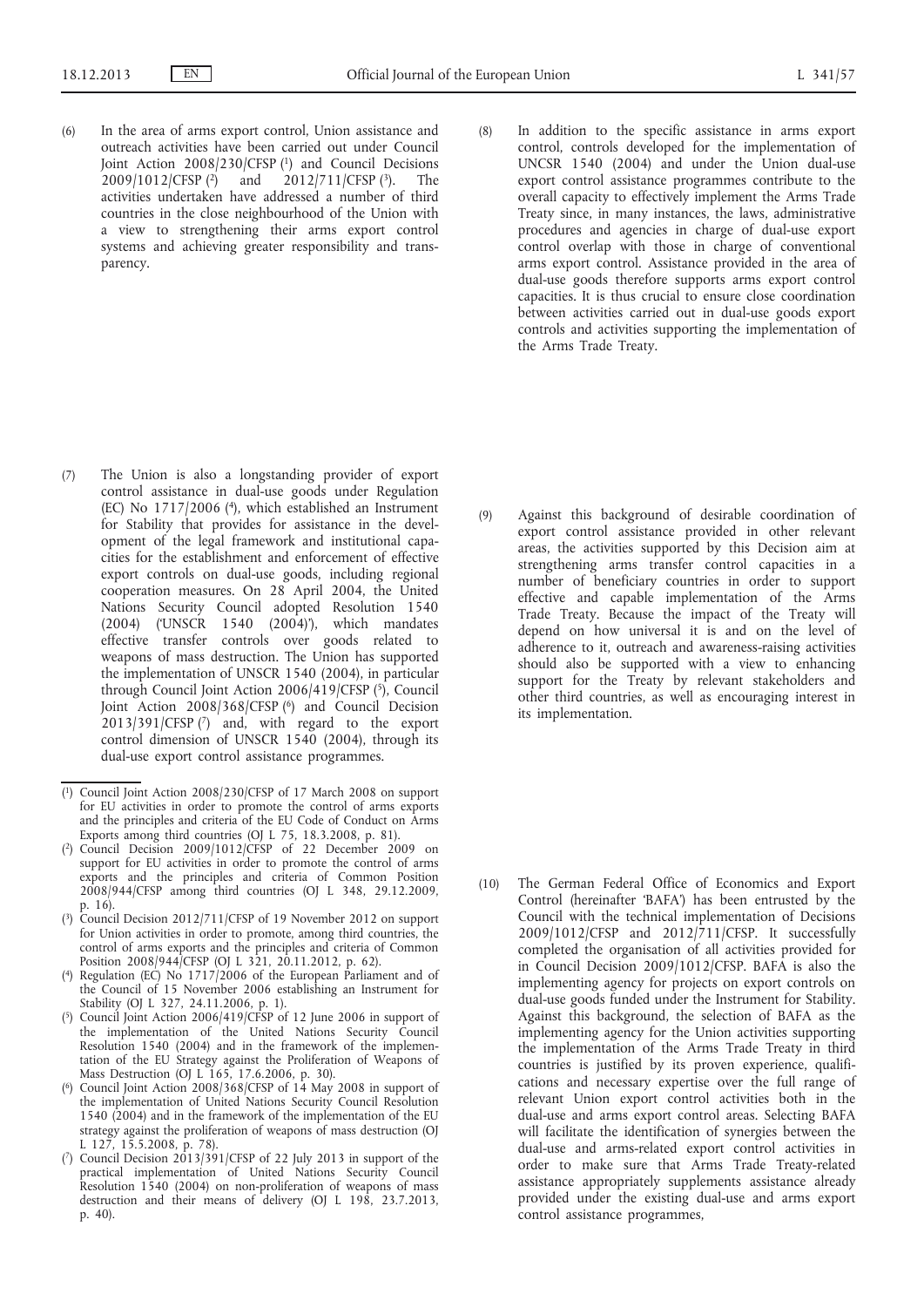HAS ADOPTED THIS DECISION:

## *Article 1*

1. For the purpose of supporting the early entry into force and implementation of the Arms Trade Treaty (the 'ATT'), the Union shall undertake activities with the following objectives:

- to support a number of States upon their request to strengthen their arms transfer control systems with a view to being able to implement the ATT;
- to increase at national and regional levels awareness and ownership of the ATT by relevant national and regional authorities and civil society stakeholders so that they are further involved in the ATT implementation.
- In order to achieve the objectives referred to in paragraph 1, the Union shall undertake the following project activities:
- (a) assisting beneficiary countries in drafting, updating, and implementing, as appropriate, relevant legislative and administrative measures aiming at establishing and developing an effective system of arms transfer control in line with the requirements of the ATT;
- (b) strengthening the expertise and capacities of the beneficiary countries' licensing and enforcement officers, in particular through the sharing of best practices, training and access to relevant information sources in order to ensure the adequate implementation and enforcement of arms transfer controls;
- (c) promoting transparency in the international arms trade, building on the transparency requirements of the ATT;
- (d) promoting sustained adherence to the ATT by the beneficiary countries in involving relevant national and regional stakeholders such as national parliaments, competent regional organisations and civil society representatives who have a long term interest in monitoring the effective implementation of the ATT;
- (e) promoting wider interest in the ATT by engaging with countries that have taken no steps towards the ATT, in order to support its universalisation.

A detailed description of the project activities referred to in this paragraph is set out in the Annex.

## *Article 2*

1. The High Representative of the Union for Foreign Affairs and Security Policy (the 'High Representative') shall be responsible for implementing this Decision.

2. The technical implementation of the project activities referred to in Article  $1(2)$  shall be carried out by the German Federal Office of Economics and Export Control (BAFA).

3. BAFA shall perform its task under the responsibility of the High Representative. For this purpose, the High Representative shall enter into the necessary arrangements with BAFA.

## *Article 3*

The financial reference amount for the implementation of the project activities referred to in Article  $1(2)$  shall be EUR 5 200 000. The total estimated budget of the overall project shall be EUR 6 445 000. The part of that estimated budget not covered by the reference amount shall be provided through co-financing by the Government of the Federal Republic of Germany.

2. The expenditure financed by the reference amount set out in paragraph 1 shall be managed in accordance with the procedures and rules applicable to the general budget of the Union.

3. The Commission shall supervise the proper management of the expenditure referred to in paragraph 1. For this purpose, it shall conclude a grant agreement with BAFA. The agreement shall stipulate that BAFA is to ensure the visibility of the Union's contribution, appropriate to its size.

4. The Commission shall endeavour to conclude the grant agreement referred to in paragraph 3 as soon as possible after the entry into force of this Decision. It shall inform the Council of any difficulties in that process and of the date of conclusion of the grant agreement.

## *Article 4*

1. The High Representative shall report to the Council on the implementation of this Decision on the basis of regular reports prepared by BAFA. The reports shall form the basis for the evaluation carried out by the Council.

The Commission shall provide information on the financial aspects of the implementation of the project activities referred to in Article 1(2).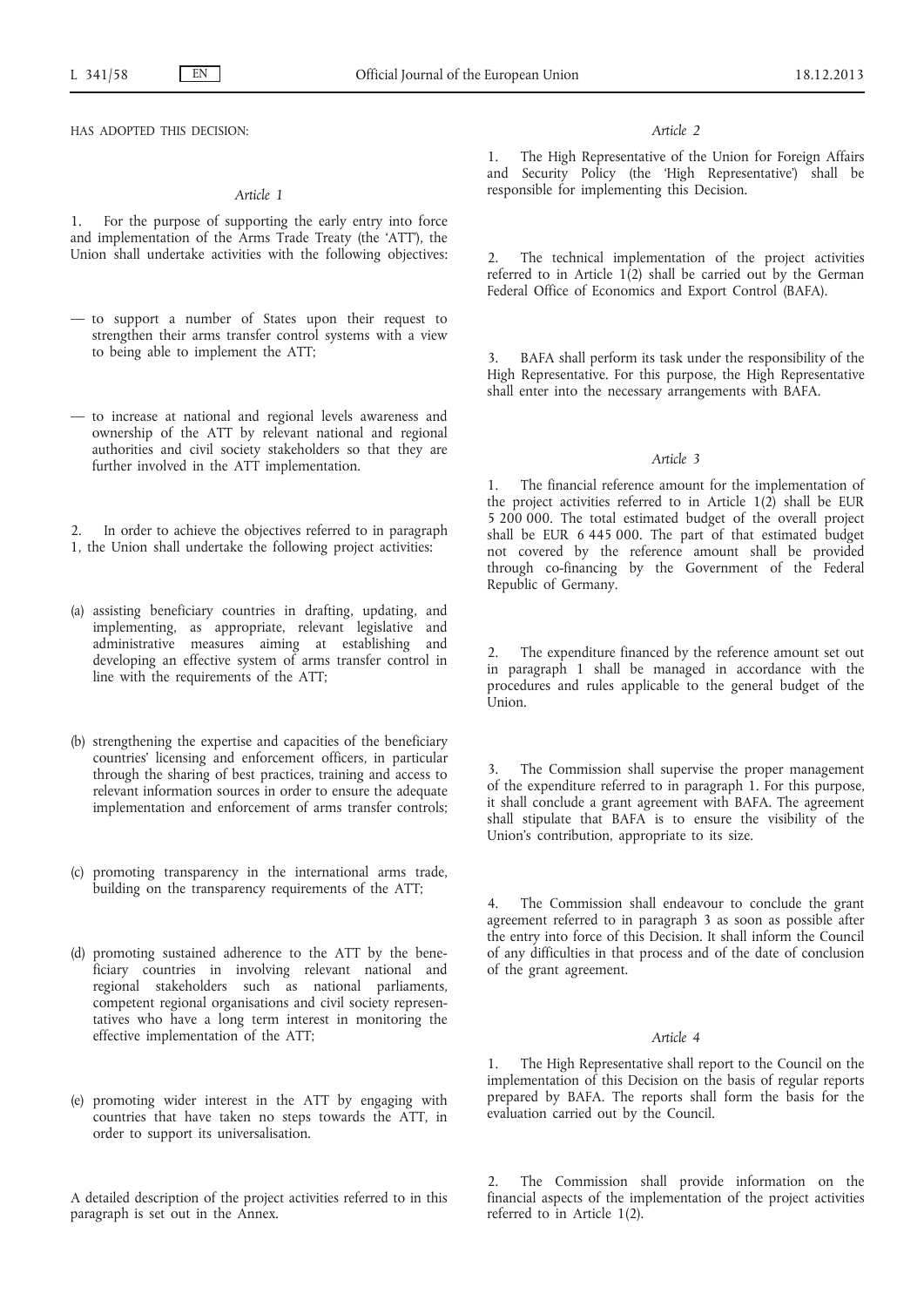## *Article 5*

This Decision shall enter into force on the day of its adoption.

It shall expire 36 months after the date of conclusion of the grant agreement referred to in Article 3(3). However, it shall expire on 17 June 2014 if no such grant agreement has been concluded before that date.

Done at Brussels, 16 December 2013.

*For the Council The President* C. ASHTON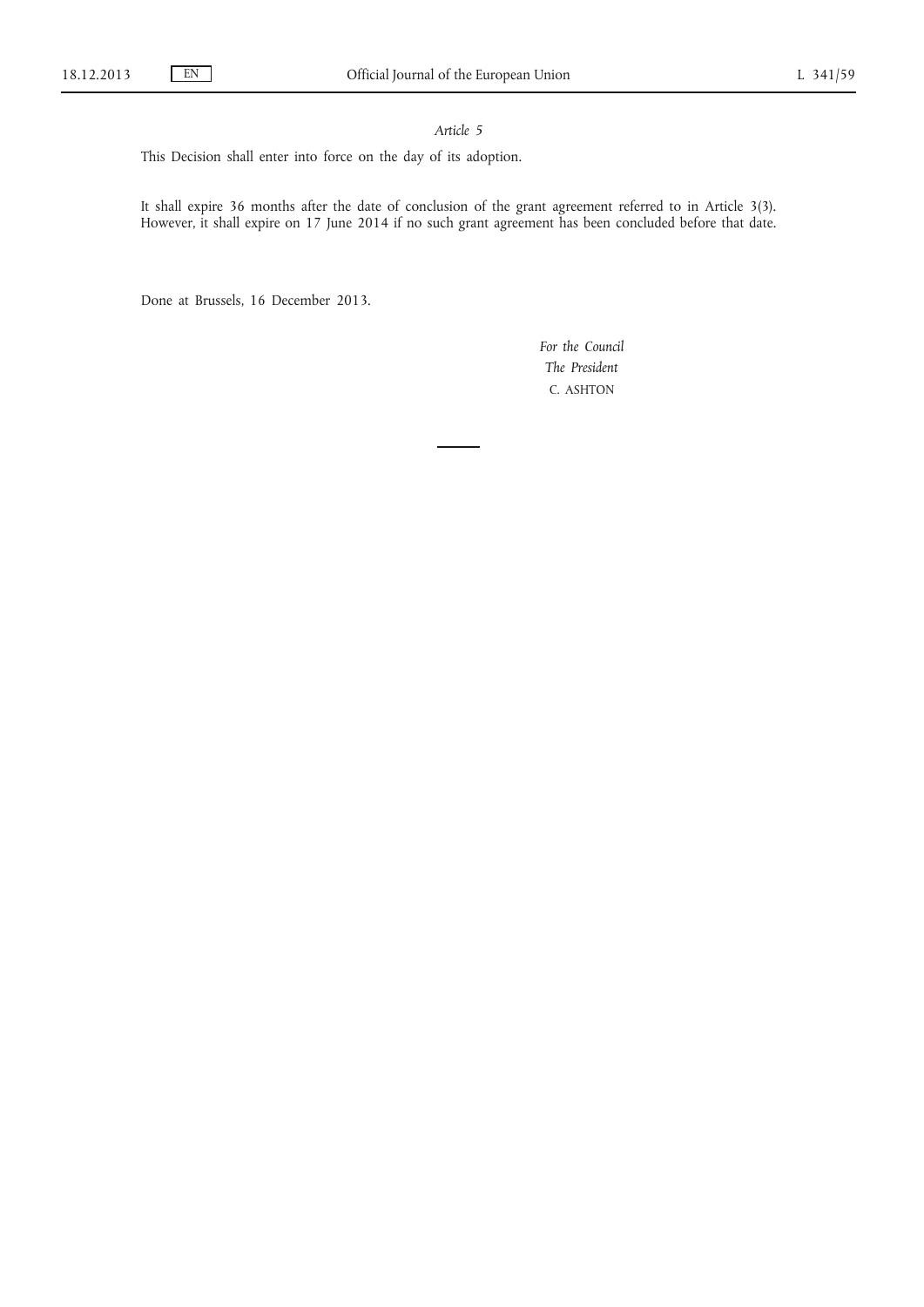## *ANNEX*

#### **PROJECT ACTIVITIES REFERRED TO IN ARTICLE 1(2)**

#### 1. **Background and rationale for CFSP support**

This Decision builds on earlier Council Decisions to support the UN process leading to the Arms Trade Treaty and to promote the development of more responsible and transparent arms export control systems by third countries (1). The Treaty was adopted on 2 April 2013 by the UN General Assembly and opened for signature on 3 June 2013.

The declared object of the Treaty is to '*establish the highest possible common international standards for regulating or improving*  the regulation of the international trade in conventional arms and prevent and eradicate the illicit trade in conventional arms and *prevent their diversion*'. Its declared purpose is '*contributing to international and regional peace, security and stability; reducing human suffering and promoting cooperation, transparency and responsible action by States Parties in the international trade in conventional arms, thereby building confidence among States Parties*'. The Treaty's object and purpose are therefore compatible with the Union's overall ambition with regard to foreign and security policy as enshrined in Article 21 of the Treaty on European Union and further specified in the European Security Strategy.

Further to the adoption of the Arms Trade Treaty by the UN General Assembly, the Union has identified three main challenges regarding the Treaty: securing its early entry into force, ensuring its effective implementation and, finally, working towards its universalisation. Export control assistance and outreach is crucial to addressing those challenges and are therefore the central elements of this Decision.

With regard to export control assistance, this Decision foresees the development of a number of dedicated assistance programmes whereby beneficiary countries will be assisted in a tailored and far-reaching manner towards meeting the requirements of the ATT. Assistance will develop according to an assistance roadmap, to be agreed with the beneficiary countries, that will specify priorities for action, ensure local ownership and indicate commitment towards ratification of the Treaty.

In addition to dedicated assistance programmes, this Decision provides for *ad hoc* assistance activities that will supplement the dedicated assistance programmes in addressing other beneficiary countries with limited and well-specified needs. Those *ad hoc* assistance activities will enable the Union to address requests for assistance in a flexible and reactive manner.

In order to contribute to the long term sustainability of arms transfer control efforts by the beneficiary countries, this Decision aims to involve stakeholders such as national parliaments, competent regional organisations and civil society representatives who have a long term interest in monitoring the effective implementation of the ATT.

Finally, referring to the challenge of universalisation of the ATT, this Decision includes an outreach component aimed at engaging all relevant countries. The option chosen is to reach out to those countries through the leverage of competent regional organisations to which they belong and which carry out activities related to arms transfer controls.

This Decision therefore provides a comprehensive set of assistance and outreach activities in order to appropriately address the three identified challenges. Actively addressing those challenges is in line with the longstanding and committed support to the Arms Trade Treaty by the Union and its Member States.

## 2. **Overall objectives**

The core objective of this Decision is to support a number of States, at their request, to strengthen their arms transfer control systems with a view to being able to effectively implement the ATT. Assistance efforts developed within this framework would subsequently be addressed in the wider context of involvement of relevant stakeholders and outreach to other countries. Specifically, the Union action will provide:

<sup>(</sup> 1) See Decision 2010/336/CFSP; Decision 2013/43/CFSP; Decision 2009/1012/CFSP; and Decision 2012/711/CFSP.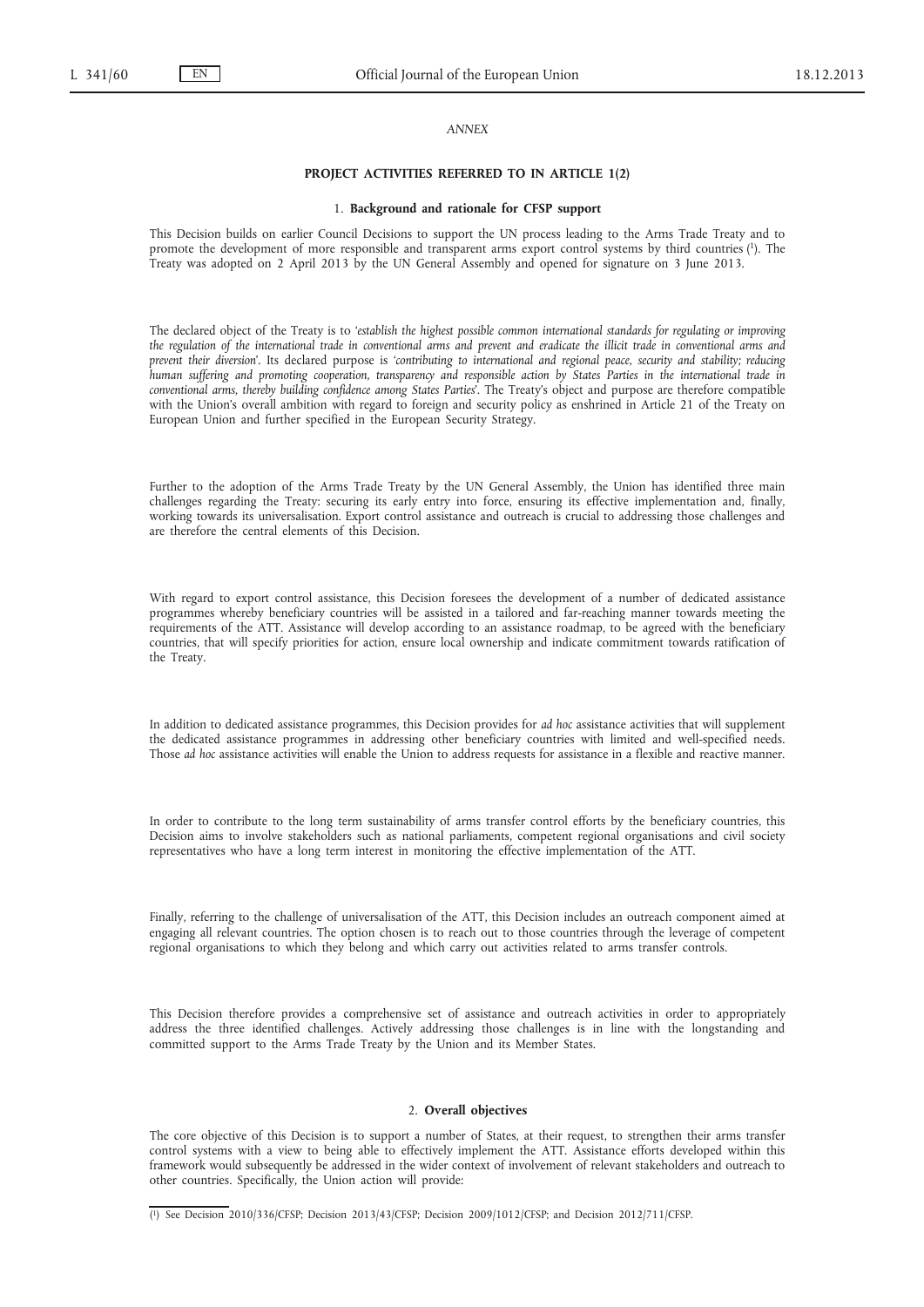- (a) reinforcement of arms transfer control capacities of beneficiary countries;
- (b) further awareness and ownership of relevant stakeholders such as competent regional organisations, national parliaments and civil society representatives that are interested in the longer term in the Treaty's implementation effectiveness;
- (c) outreach to other countries with a view to supporting universalisation of the Treaty.

#### 3. **Description of project activities**

## 3.1. **Setting up a pool of experts**

#### 3.1.1. *Project objective*

The objective of setting up a pool of experts is to provide the implementing agency with a well-identified, competent and reliable resource to appropriately respond to assistance requests and support the ensuing assistance activities. Setting up such a pool is also intended to encourage Member States' export control agencies to appoint relevant experts, since their availability and involvement into the assistance activities will be crucial to the feasibility of the activities in question.

#### 3.1.2. *Project description*

The implementing agency will set up a pool of experts. Those experts will carry out the assistance activities devised for the beneficiary countries according to their areas of expertise and the needs identified by and with the beneficiary countries.

The implementing agency should ensure the largest possible geographical representation in the selection of experts. It should benefit from appropriate and available experts from other export control agencies in the Union. It should also encourage the participation of experts from countries that have recently successfully developed national arms transfer control systems, including those developed in connection with international assistance received.

The overall expertise gathered by the pool of experts should cover the full scope of a national arms transfer control system; in particular legal issues, licensing, customs/enforcement, awareness, prosecution/sanctions, reporting/transparency.

#### 3.2. **Tailored national assistance programmes carried out under an assistance roadmap**

## 3.2.1. *Project objective*

The objective of the dedicated assistance programmes and their related roadmaps is to strengthen the capacities of the beneficiary countries to meet the ATT requirements in a global and sustained manner. The roadmap will provide predictability to the beneficiary country as to what is planned in terms of assistance and will map the improvements that can be expected in its transfer control capacities.

## 3.2.2. *Project description*

National assistance programmes will be set up for up to twelve beneficiary countries. In the first two years of implementation of the Decision, no more than ten implementation assistance programmes shall be entered into so that the Union has the possibility of responding to additional requests for assistance put forward at a later stage.

The dedicated assistance programmes should be developed according to the following steps:

<sup>(</sup>a) request for assistance to implement the ATT (made to the implementing agency by the third country). This request should be as substantiated as possible, ideally already identifying which specific areas are targeted to receive assistance. Where relevant, the requesting country should also refer to past and ongoing assistance from other assistance providers and provide information on its national ATT implementation strategy.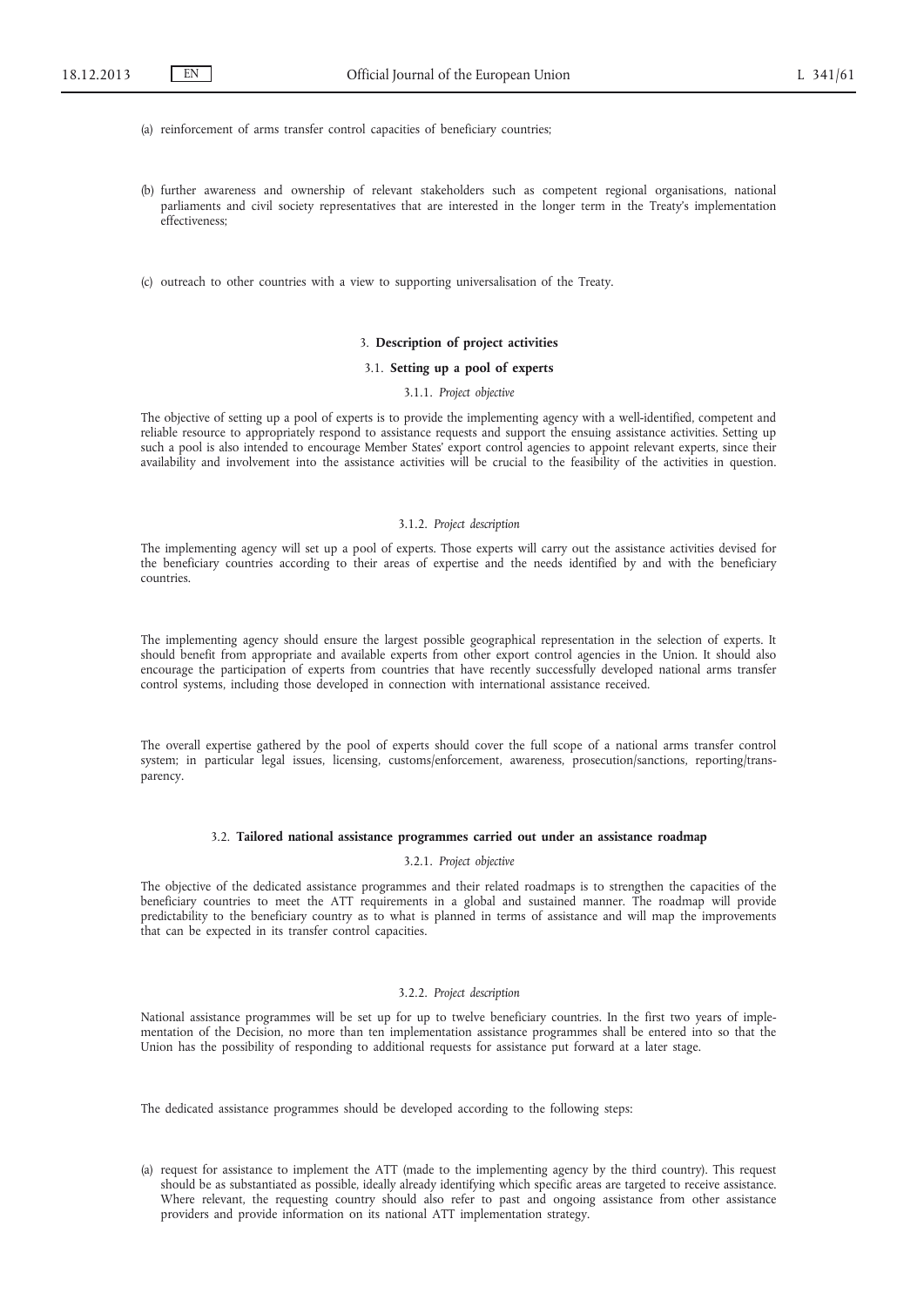- (b) based on the degree of substantiation of the request and the criteria set out in section 5.1, the High Representative, in liaison with the Council working party on conventional arms exports (COARM) and the implementing agency, will decide on the eligibility of the requesting country.
- (c) where the assistance request is positively received, an expert assessment visit will be organised by the implementing agency. It should result from close contacts between the implementing agency and the third country seeking assistance, and comprise some of the most relevant experts taken from the pool of experts referred to in section 3.1.

The expert assessment visit can, where possible, be prepared for using questionnaires and by collecting existing information; it will comprise an initial assessment of the needs and priorities of the country requesting assistance. In particular, it will enable the clarification with the country requesting assistance of what is required effectively to implement the ATT and the comparison of those requirements with the existing arms transfer control resources of the country. This initial expert assessment visit will gather all the relevant domestic agencies and stakeholders and identify motivated and reliable local partners.

- (d) based on the results of the expert assessment visit, the implementing agency will draft an assistance roadmap. In drafting such an assistance roadmap, the implementing agency will take into account any ATT-related assistance possibly provided by other organisations. Where the country seeking assistance has already developed a national implementation strategy for the ATT, the implementing agency will also ensure that the Union assistance roadmap is consistent with that national implementation strategy.
- (e) the results of the expert assessment visit and the ensuing draft assistance roadmap will be specifically reported to the Commission within the framework of the usual financial and narrative reporting provided for in Article 3 of this Decision.
- (f) the draft assistance roadmap will be shared with the beneficiary country with a view to its endorsement. The roadmap will be tailored to the beneficiary country and will identify the priorities for assistance.
- (g) the roadmap will be implemented with the involvement of relevant experts taken from the pool of experts, and with the involvement of other stakeholders as appropriate.

Depending on the exact needs of the beneficiary country in question, the establishment of the roadmap will be driven by the usual five-pillar approach traditionally used in strategic trade control assistance (legal issues, licensing, customs/enforcement, awareness and sanctions/prosecution). In addition to those five standard areas, reporting and transparency will be granted the utmost attention.

The range of assistance instruments will, in particular, cover legal reviews, training seminars, workshops, study visits, and the use of web-based tools and information sources. Those assistance instruments will be selected by the implementing agency according to the exact needs and priorities identified by the expert assessment visit and according to the agreed roadmap. The assistance instruments selected to appropriately address the assistance request should be clearly indicated and substantiated in the assistance roadmap.

## 3.3. **Ad hoc individual assistance workshops**

## 3.3.1. *Project objective*

The objective of the *ad hoc* individual assistance workshops is to strengthen the arms transfer control capacities of the beneficiary countries to meet the ATT requirements in a targeted and relevant manner. Those *ad hoc* assistance activities will enable the Union to respond in a flexible and reactive manner to requests for assistance that identify a specific need relevant to the effective implementation of the ATT.

#### 3.3.2. *Project description*

Up to ten two-day workshops for individual beneficiary countries will be provided to respond to targeted requests for assistance and expressions of interest to further one or more specific areas of an arms transfer control system.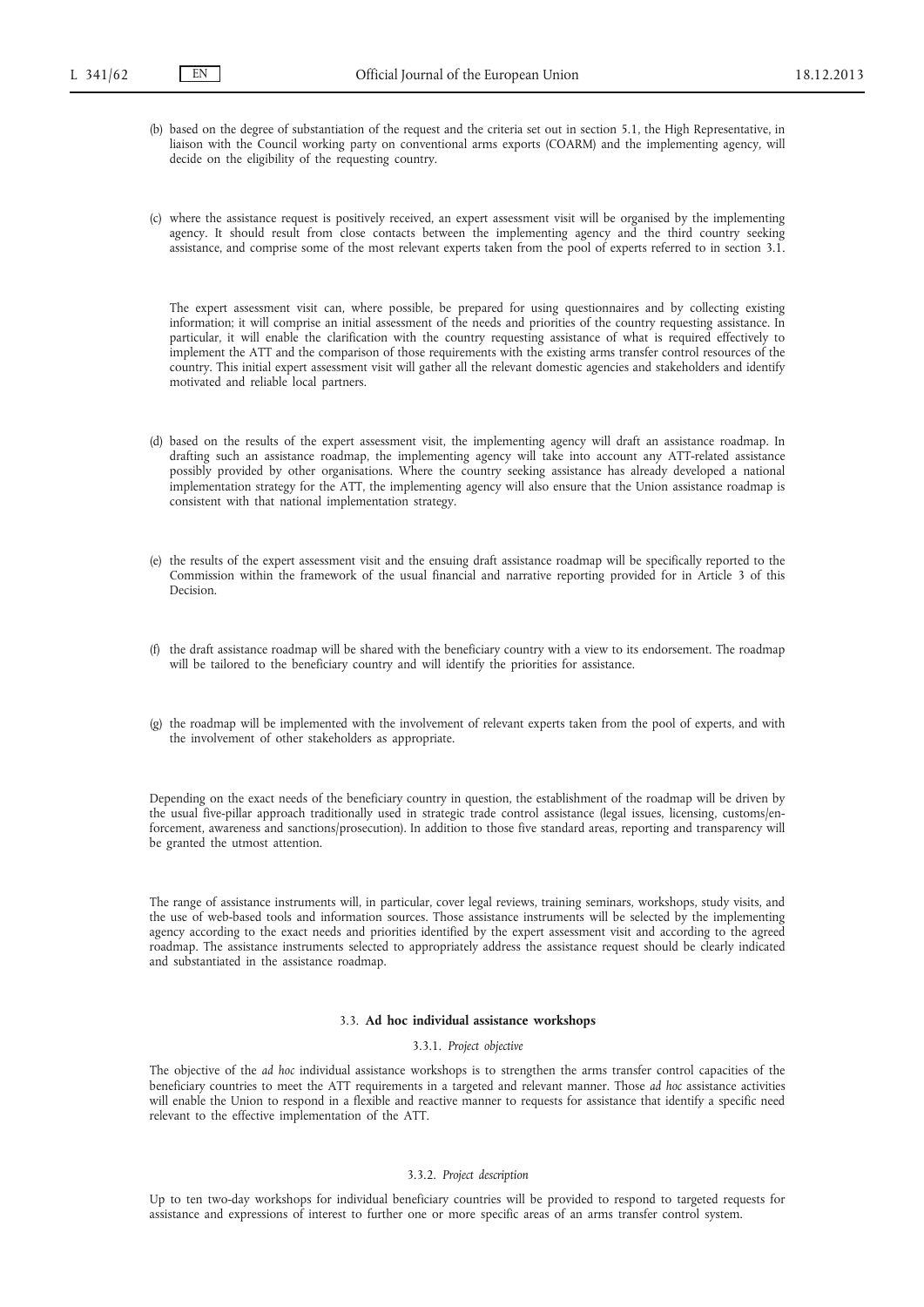Those workshops will provide a limited individual and tailored assistance and will address the specific issue(s) raised by the requesting country, such as; transfer control legislation review; best practices on reporting; information sources relevant to the application of the ATT risk assessment criteria; end-use controls and documentation. They will take place in the beneficiary countries and expertise will be imparted by experts from the pool of experts referred to in section 3.1.

The implementing agency will be in charge of receiving the assistance requests and reporting them to the HR who, in consultation with COARM, will decide on how to respond to them. The HR assessment will in particular be guided by the criteria set out in section 5.1., the accuracy of the request and how it identifies the issue(s) at stake, and considering the geographical balance.

## 3.4. **Possibility to transfer resources from the dedicated assistance programmes to the ad hoc assistance workshops**

In case the maximum number of full-fledged dedicated assistance programmes foreseen in section 3.2. is not completed, the number of workshops foreseen in section 3.3 could be increased up to twenty.

The HR and the Commission, in liaison with COARM, will review on a six-monthly basis the state of play regarding the dedicated assistance programmes with a view to assessing possibilities to increase the number of individual assistance workshops proportionately to the degree of incompletion of the dedicated assistance programmes.

## 3.5. **Conference of countries beneficiary of ATT assistance activities**

#### 3.5.1. *Project objective*

The objective of the conference is to further the awareness and ownership of relevant stakeholders such as competent regional organisations, national parliaments and civil society representatives that are interested in the longer term in the Treaty's implementation effectiveness.

## 3.5.2. *Project description*

The project will take the form of a two-day conference to be organised close to the end of implementation of this Decision. This conference will gather relevant representatives of the countries which have been beneficiaries of dedicated assistance programmes referred to in section 3.2 and *ad hoc* assistance activities referred to in section 3.3.

The conference will facilitate exchanges of experiences by the beneficiary countries, inform on their positions vis-à-vis the ATT and the ATT's ratification and implementation status, and will enable the sharing of relevant information with representatives of national parliaments and civil society.

Participants in the conference should therefore include:

- diplomatic and military/defence personnel from the beneficiary countries, in particular authorities responsible for national policies regarding the ATT;
- technical and law-enforcement personnel from the beneficiary countries, in particular licensing authorities, customs, and law enforcement officials;
- representatives of national, regional and international organisations involved in the provision of assistance as well as representatives of countries interested in providing or receiving strategic trade control assistance;

— representatives of relevant non-governmental organisations (NGOs), think tanks, national parliaments and industry;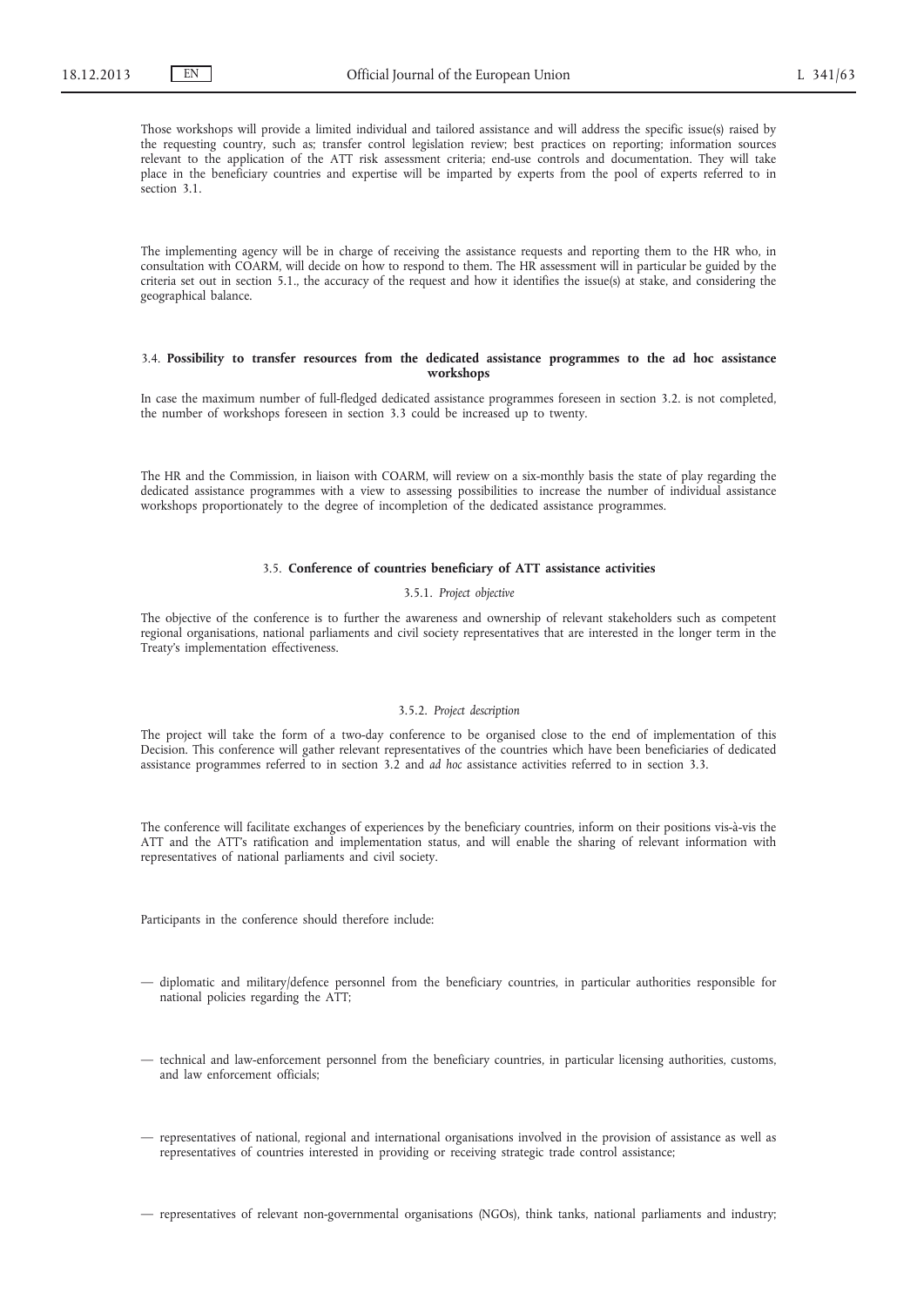Up to 80 participants are expected to participate in the conference. Its location and the final list of countries and organisations invited will be determined by the High Representative in consultation with COARM, on the basis of a proposal made by the implementing agency.

#### 3.6. **Regional seminars**

## 3.6.1. *Project objective*

The regional seminars will enable to reach out to other countries with a view to supporting the universalisation of the Treaty. They will also support the further involvement of the targeted regional organisations in the ATT and their interest in promoting the ATT to all their respective member states.

#### 3.6.2. *Project description*

The project will take the form of five two-day seminars that will focus on the state of play of the ATT entry into force process and relating implementation issues.

The seminars will enable countries that are beneficiaries of arms transfer control assistance activities to share views and experiences and to assess how such assistance relates to activities undertaken by their relevant regional organisation. They will also pay special attention to:

- experiences and possibilities of south-south cooperation in the establishment and development of arms transfer control systems;
- complementarity of the ATT with other relevant UN instruments, in particular the UN Programme of Action to prevent, combat and eradicate the illicit trade in small arms and light weapons in all its aspects.

Seminars will take place in the first eighteen months of implementation of the Council Decision and address the following regional organisations and their relevant member states:

- the United Nations Regional Centre for Peace and Disarmament for Asia and the Pacific (UNRCPD);
- the United Nations Regional Centre for Peace and Disarmament in Africa (UNREC);
- the United Nations Regional Centre for Peace, Disarmament and Development in Latin America and the Caribbean (UNLIREC),
- Economic Community of West African States (ECOWAS),
- The Organization for Security and Co-operation in Europe (OSCE).

Where possible, the seminars should preferably take place in a country that is beneficiary of a dedicated assistance programme. If this proves impossible, the location should be determined by the High Representative in consultation with COARM.

Participants in the regional seminars should include:

- (a) diplomatic and military/defence personnel from countries in the region, in particular authorities responsible for national policies regarding the ATT;
- (b) technical and law-enforcement personnel from countries in the region, in particular licensing authorities, customs, and law enforcement officials;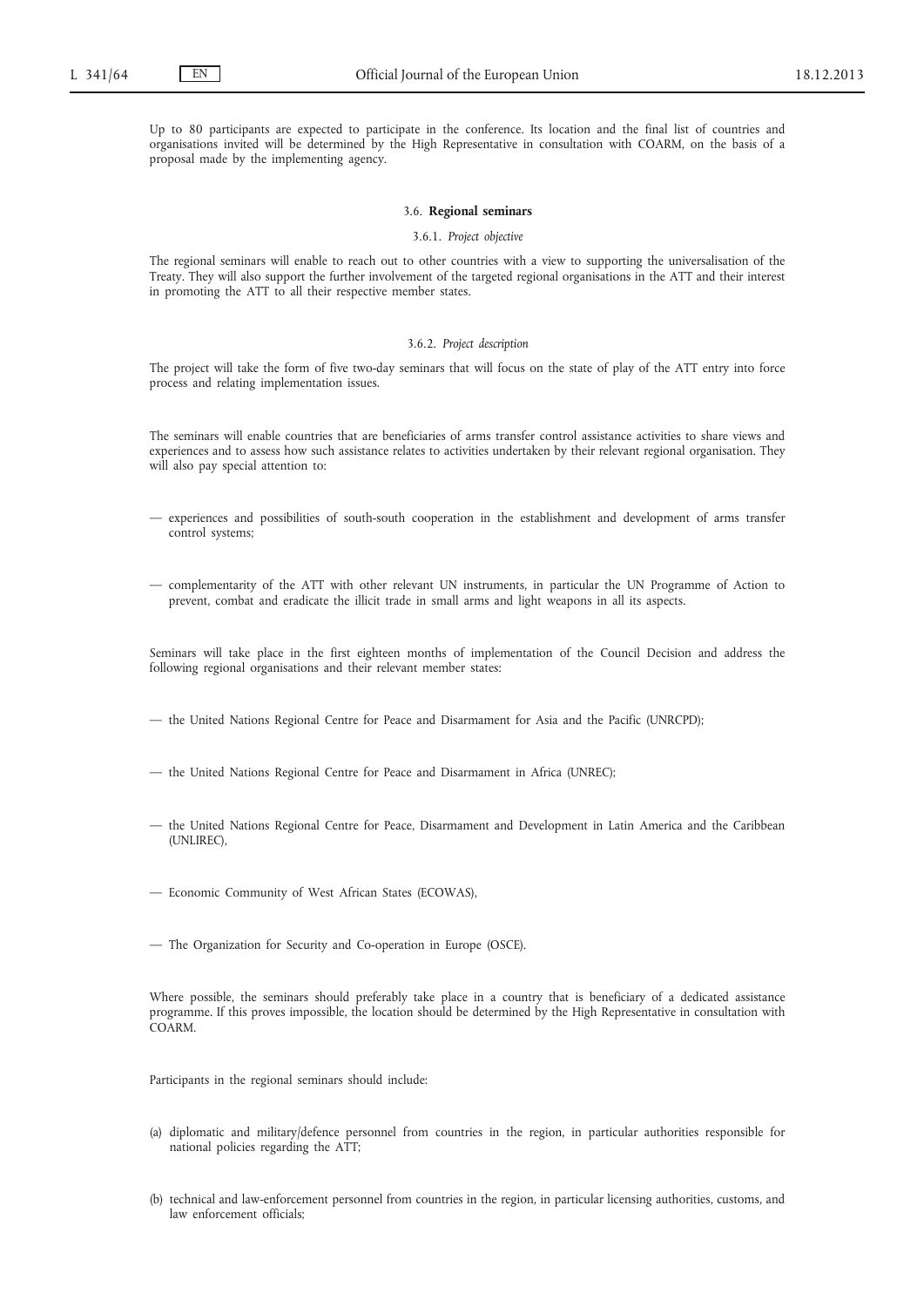- (c) representatives from international and regional organisations, regionally-based NGOs, think tanks, national parliaments and local/regional industry;
- (d) national and international technical experts on arms transfer control matters, including Union experts and industry representatives.

Up to 70 participants are expected to participate in each seminar.

#### 4. **Relationship with other assistance activities relevant to export controls**

## 4.1. **Coordination with other Union export control assistance activities**

Based on the experience of previous activities and on activities currently ongoing in the field of export control assistance covering both dual-use goods and conventional arms, maximum synergy and complementarity should be sought in the provision of ATT-related assistance to third countries, to ensure that Union activities are as effective and consistent as possible without any unnecessary duplication.

#### 4.2. **Coordination with other relevant assistance activities**

The utmost attention should also be paid by the implementing agency to ATT-relevant activities carried out under the UN programme of action to prevent, combat and eradicate the illicit trade in small arms and light weapons in all its aspects and its Implementation Support System (PoA-ISS), UNSCR 1540(2004) and the UN Trust Facility supporting Cooperation on Arms Regulation (UNSCAR). The implementing agency should liaise as appropriate with these assistance providers in order to avoid duplication of effort and ensure maximum consistency and complementarity.

## 4.3. **Promotion of south-south cooperation in export controls by relevant Union instruments**

The project shall also aim at increasing among the countries beneficiary of assistance provided under this Decision the awareness of Union instruments able to support south-south cooperation in export controls. In this regard, the assistance activities foreseen under sections 3.2 and 3.3 should inform on and promote available instruments such as the EU CBRN Centres of Excellence Initiative.

## 5. **Beneficiaries**

#### 5.1. **Beneficiaries of ATT dedicated assistance programmes and ad hoc assistance workshops**

Beneficiaries of project activities referred to in sections 3.2 and 3.3. may be States that request assistance with a view to implementing the ATT and that will be selected on the basis of, inter alia, the following criteria:

- the signature of the ATT and the status of implementation of international instruments relevant to arms trade and arms transfer control that are applicable to the country;
- the likelihood of a successful outcome of the assistance activities with a view to the ratification of the ATT;
- the assessment of any possible assistance already received or planned in the area of dual-use and arms transfer control;
- the country's relevance to the global arms trade;
- the country's relevance to the security interests of the Union;
- ODA eligibility.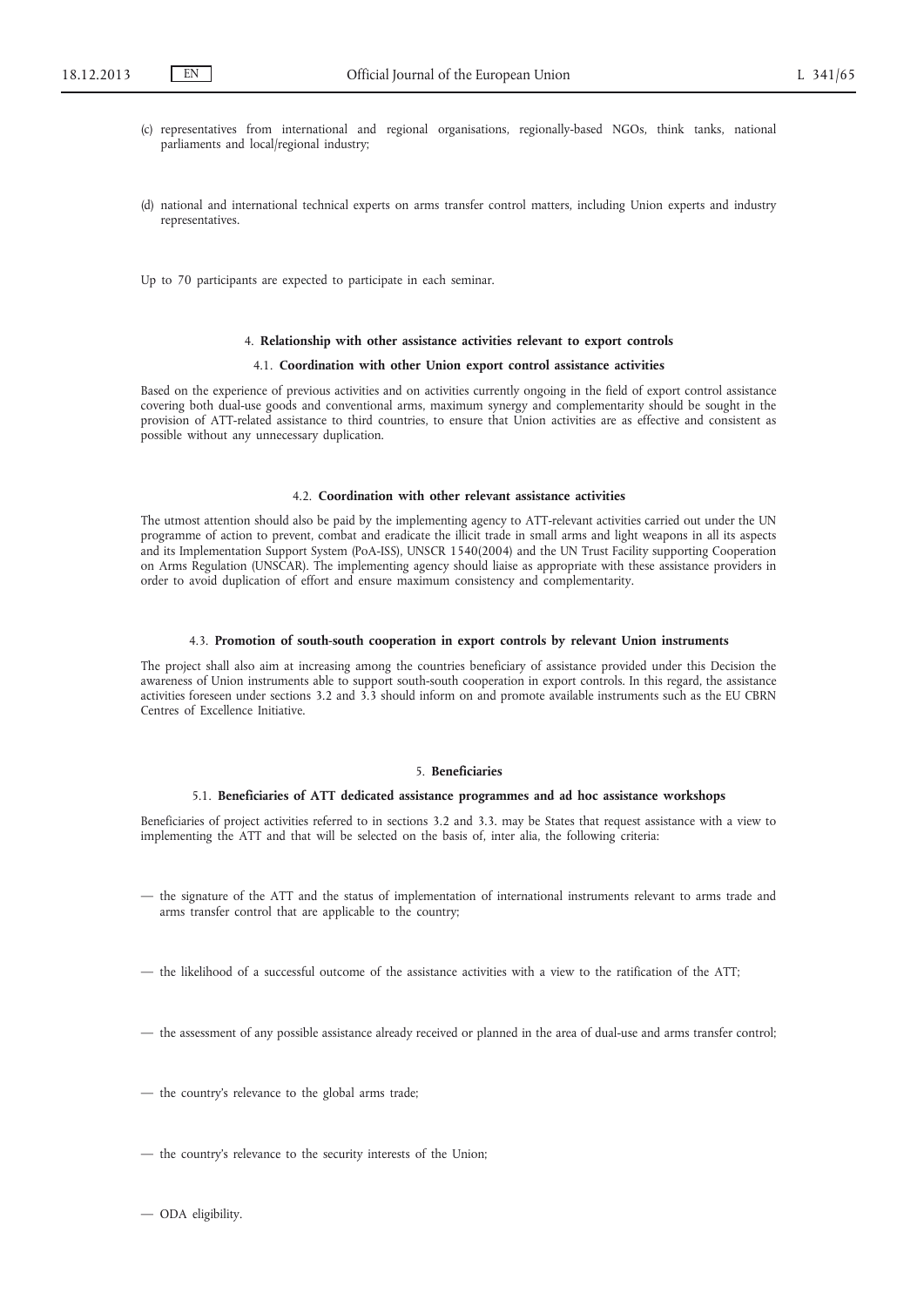#### 5.2. **Beneficiaries of the regional seminars**

Beneficiaries of the regional seminars may be States that belong to or are covered by the regional organisations referred to in section 3.6.2.

The final selection of countries to be invited to each seminar, and of the participants, will be made by the High Representative, in consultation with COARM, on the basis of a proposal made by the implementing agency.

#### 6. **Implementing entity**

The implementation of this Council Decision will be entrusted to BAFA. BAFA will, where appropriate, partner with Member States' export control agencies, relevant regional and international organisations, think tanks, research institutes and NGOs.

BAFA has a leading experience in the provision of transfer control assistance and outreach activities. It has developed such experience in all the relevant fields of strategic transfer control, addressing CBRN-related, dual-use goods and arms areas.

With regard to arms transfer control assistance and outreach, BAFA successfully completed the implementation of Decision 2009/1012/CFSP. BAFA is now in charge of the implementation of Decision 2012/711/CFSP, that builds upon Decision 2009/1012/CFSP and aims at strengthening the arms export control systems of beneficiary countries towards greater transparency and responsibility along the lines of the Union framework established under Common Position 2008/944/CFSP.

With regard to dual-use and CBRN-related goods, BAFA is the implementing agency of the current programme on dualuse export control assistance and outreach funded by the Instrument for Stability and, in this capacity, has gained an indepth knowledge of the transfer control systems of countries covered by that programme. Such knowledge is being enhanced with the progressive implementation of transfer control-related projects under the Instrument for Stability that involve BAFA, such as the CBRN Centre of Excellence Initiative.

The overall effect is that BAFA is uniquely placed to identify the strengths and weaknesses in the transfer control systems of countries that might be beneficiary of ATT implementation support activities provided for by this Decision. It is thus most able to facilitate synergies between the various assistance programmes and to avoid unnecessary duplication.

Since the laws, administrative procedures, enforcement resources and agencies governing of dual-use export control overlap to a large extent with those governing conventional arms export control, a key challenge for the ATT-related assistance activities will be to take into account assistance already provided in the dual-use and CBRN risk mitigation areas. Selecting BAFA contributes to ensuring that ATT-related assistance appropriately supplements assistance already provided under the existing dual-use, CBRN risk mitigation and arms export control assistance programmes.

## 7. **Union visibility, and availability of assistance material**

Material produced by the project will ensure the visibility of the Union, based in particular on the logo and graphic chart agreed for the implementation of Decision 2012/711/CFSP.

The web portal provided for under Decision 2012/711/CFSP and currently under development will be promoted for the purpose of the ATT-related assistance activities under this Decision.